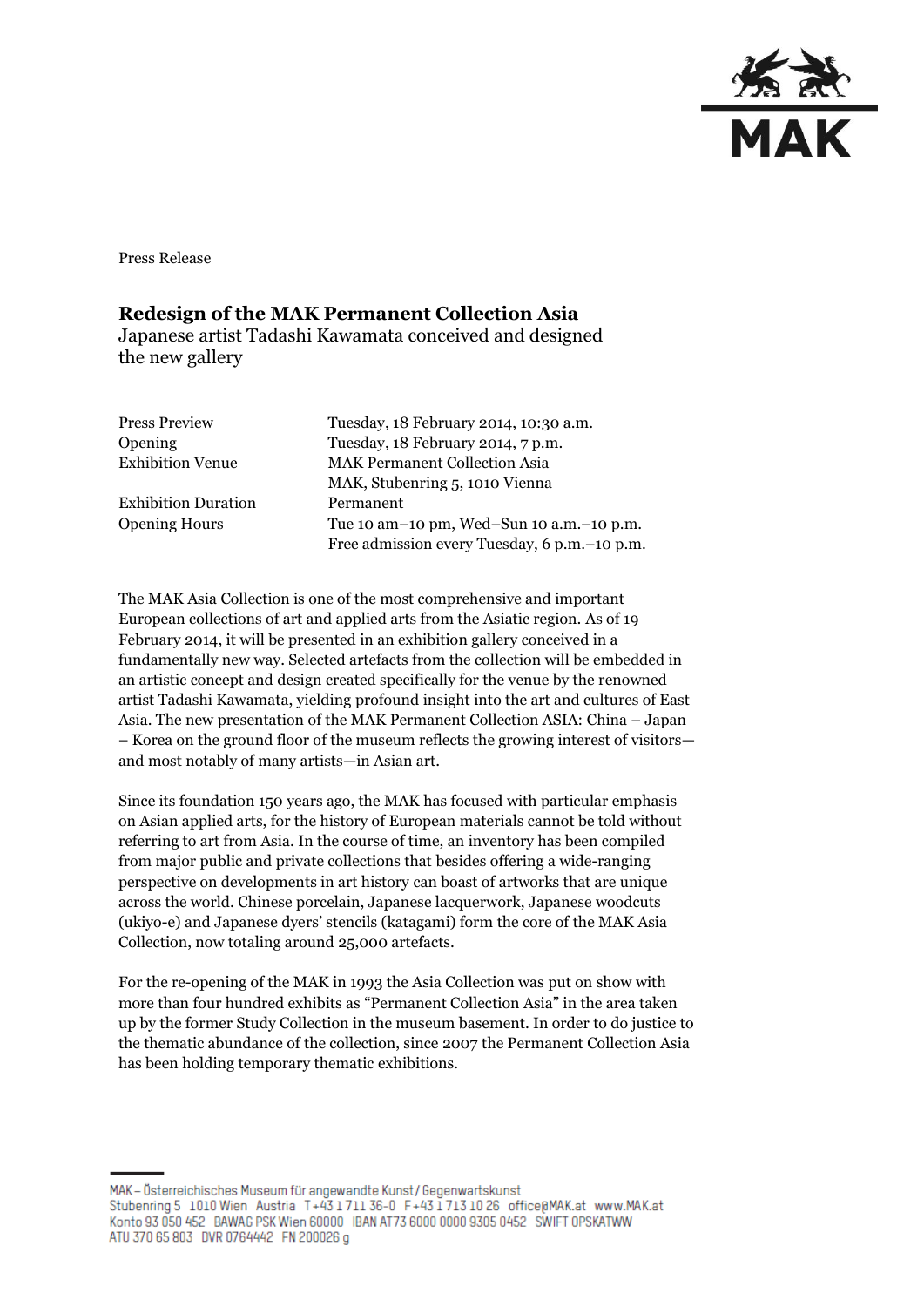

In February 2014, the MAK Permanent Collection Asia has moved to the ground floor of the MAK main building on Stubenring, in place of the former MAK Permanent Collection Romanesque Gothic Renaissance.

Johannes Wieninger, Curator of the MAK Asia Collection, found the ideal artist in Tadashi Kawamata for the newly conceived collection presentation. To quote Wieninger: "Ever since taking part in the Biennale in Venice in 1982, Tadashi Kawamata has been one of the leading contemporary artists bridging the gap between East and West. His works have an ephemeral character, thus are intensively related to place and time, subtly connecting the different cultures. His installation *Yusuke Nakahara's Cosmology* for the Echigo Tsumari Art Festival in Japan in 2012 is a reinterpretation of an art critic's comprehensive library and inspired us to invite him to work with the MAK Asia Collection."

Permanent change and the play of natural and artificial light and shade are the sustaining creative principles in Tadashi Kawamata's concept for the MAK Asia Collection, which he wishes to "envelop, embrace" through his intervention. Hence the large outside windows of the gallery have been integrated into the presentation so as to highlight the varying aspects of the exhibits as the seasons change. Large, scaffold-like showcase blocks in the center of the gallery are used to display the collection objects; moreover, the interconnecting of the "narratives" between one another creates new and multifaceted viewpoints. The installation takes advantage of perspectives and doors leading to neighboring rooms for showing off collection items.

Tadashi Kawamata (born 1953 in Mikasa, Japan, lives and works in Tokyo und Paris) excited attention already at the age of 28 while taking part in the 55th Biennale di Venezia, where he extended the Japanese Pavilion into the Giardini by means of a timber construction. He is regularly represented in international exhibitions, for instance at the documenta in Kassel in 1987 and 1992. Kawamata was the artistic director of the Yokohama Triennale in 2005, the largest contemporary art exhibition in Japan. Since 2005 he has been teaching at the École nationale supérieure des beaux-arts de Paris.

With his timber building constructions he has conquered not only the museum ambience but also public spaces. Many of his works interconnect different spheres of life and cultures; he exploits his position as an artist of worldwide acclaim to spotlight social differences. Among his most renowned works are the series *Tree Huts*, social-sculptural works inspired by Favelas (realized for instance at the Centre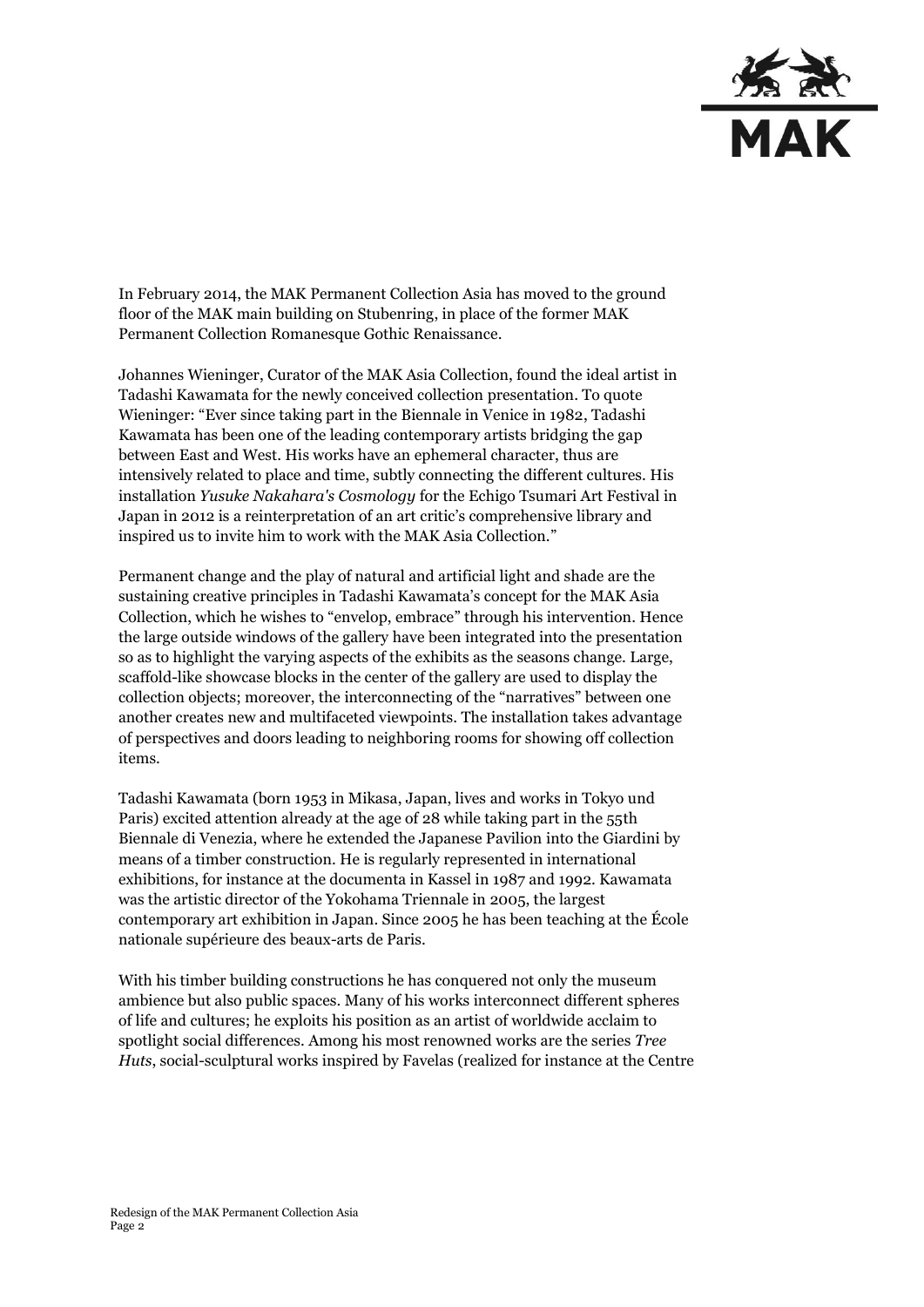

Pompidou in Paris in 2010 and on the Place Vendôme in Paris, 2013), and the temporary *Favela Café* made of wooden sheds, set up as visitors' café on the grounds of the 2013 Art Basel fair.

The Permanent Collection Asia is the second permanent collection after *Vienna 1900* to be reinstalled under MAK Director Christoph Thun-Hohenstein. The reinstallation of the MAK Permanent Collection Carpets will follow in April 2014.

The MAK Permanent Collection ASIA is accompanied by the *MAK/GUIDE ASIA: China – Japan – Korea*, edited by Christoph Thun-Hohenstein and Johannes Wieninger, texts by Christoph Thun-Hohenstein and Johannes Wieninger, as well as an interview with Tadashi Kawamata, German/English, ca. 200 pages and appr. 100 color illustrations, Vienna / Munich-London-New York: MAK / Prestel Verlag, 2014. Available at the MAK Design Shop for  $\epsilon$  9,90.

Press material and images are available for download at MAK.at/press.